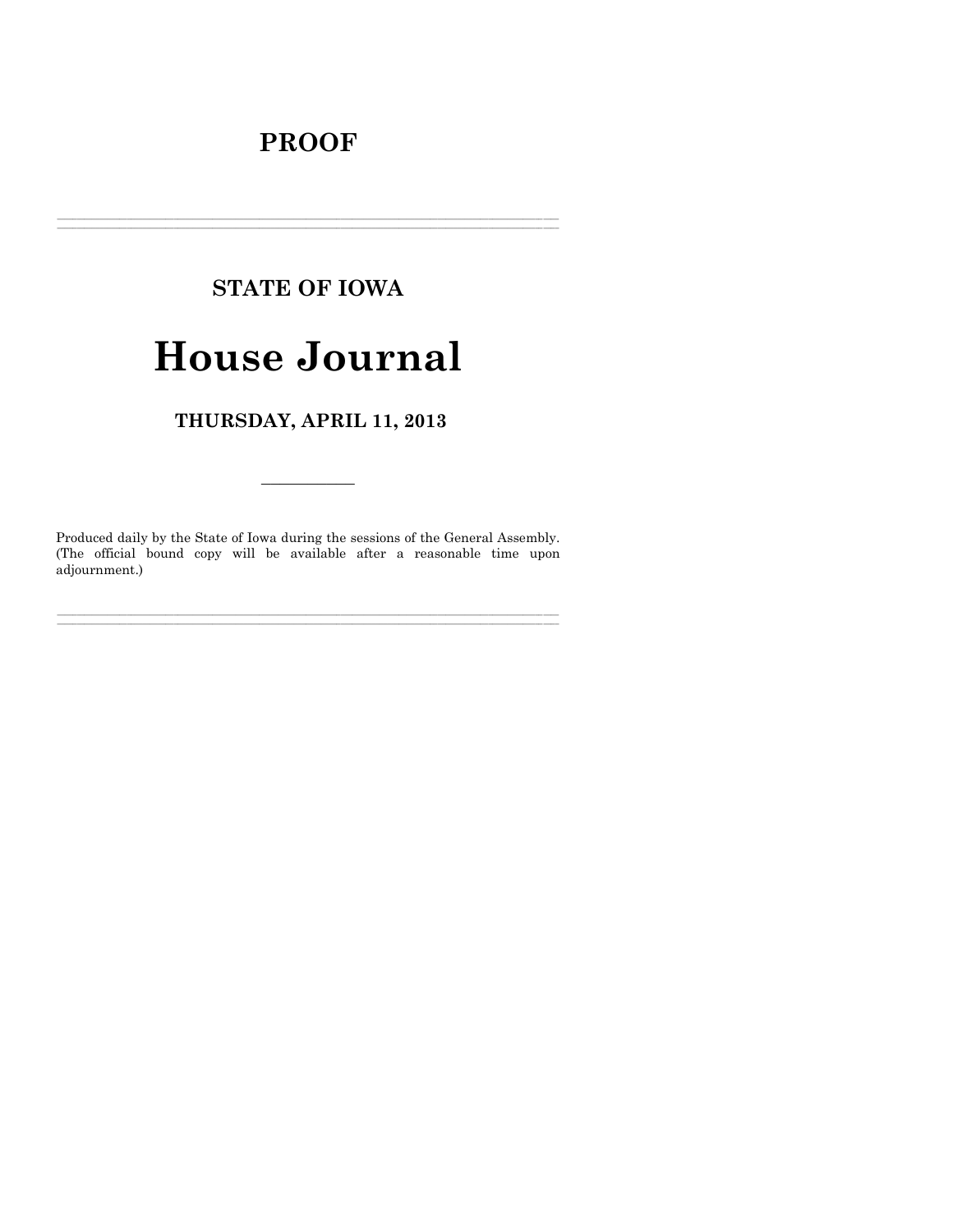## **JOURNAL OF THE HOUSE**

Eighty-eighth Calendar Day - Fifty-ninth Session Day

Hall of the House of Representatives Des Moines, Iowa, Thursday, April 11, 2013

The House met pursuant to adjournment at 8:32 a.m., Speaker Paulsen in the chair.

Prayer was offered by the Memorial Choir with songs "It Is Well with My Soul" and "I Then Shall Live".

#### PLEDGE OF ALLEGIANCE

The Pledge of Allegiance was led by Jack Marquardt. He is the son of Representative Running-Marquardt of Linn.

The Journal of Wednesday, April 10, 2013, was approved.

#### MESSAGES FROM THE SENATE

The following messages were received from the Senate:

Mr. Speaker: I am directed to inform your honorable body that the Senate has on April 10, 2013, passed the following bill in which the concurrence of the Senate was asked:

[House File 212,](http://coolice.legis.state.ia.us/Cool-ICE/default.asp?Category=billinfo&Service=Billbook&frame=1&GA=85&hbill=HF212) a bill for an act relating to conducting condemnation proceedings.

Also: That the Senate has on April 10, 2013, amended and passed the following bill in which the concurrence of the House is asked:

[House File 245,](http://coolice.legis.state.ia.us/Cool-ICE/default.asp?Category=billinfo&Service=Billbook&frame=1&GA=85&hbill=HF245) a bill for an act appropriating moneys in the cigarette fire safety standard fund and including effective date and retroactive applicability provisions.

Also: That the Senate has on April 10, 2013, amended and passed the following bill in which the concurrence of the House is asked:

[House File 381,](http://coolice.legis.state.ia.us/Cool-ICE/default.asp?Category=billinfo&Service=Billbook&frame=1&GA=85&hbill=HF381) a bill for an act concerning restrictions on dosage amounts for phenylbutazone in certain horse races.

Also: That the Senate has on April 10, 2013, passed the following bill in which the concurrence of the Senate was asked:

[House File 457,](http://coolice.legis.state.ia.us/Cool-ICE/default.asp?Category=billinfo&Service=Billbook&frame=1&GA=85&hbill=HF457) a bill for an act providing for the leasing of agricultural land by the department of natural resources to beginning farmers.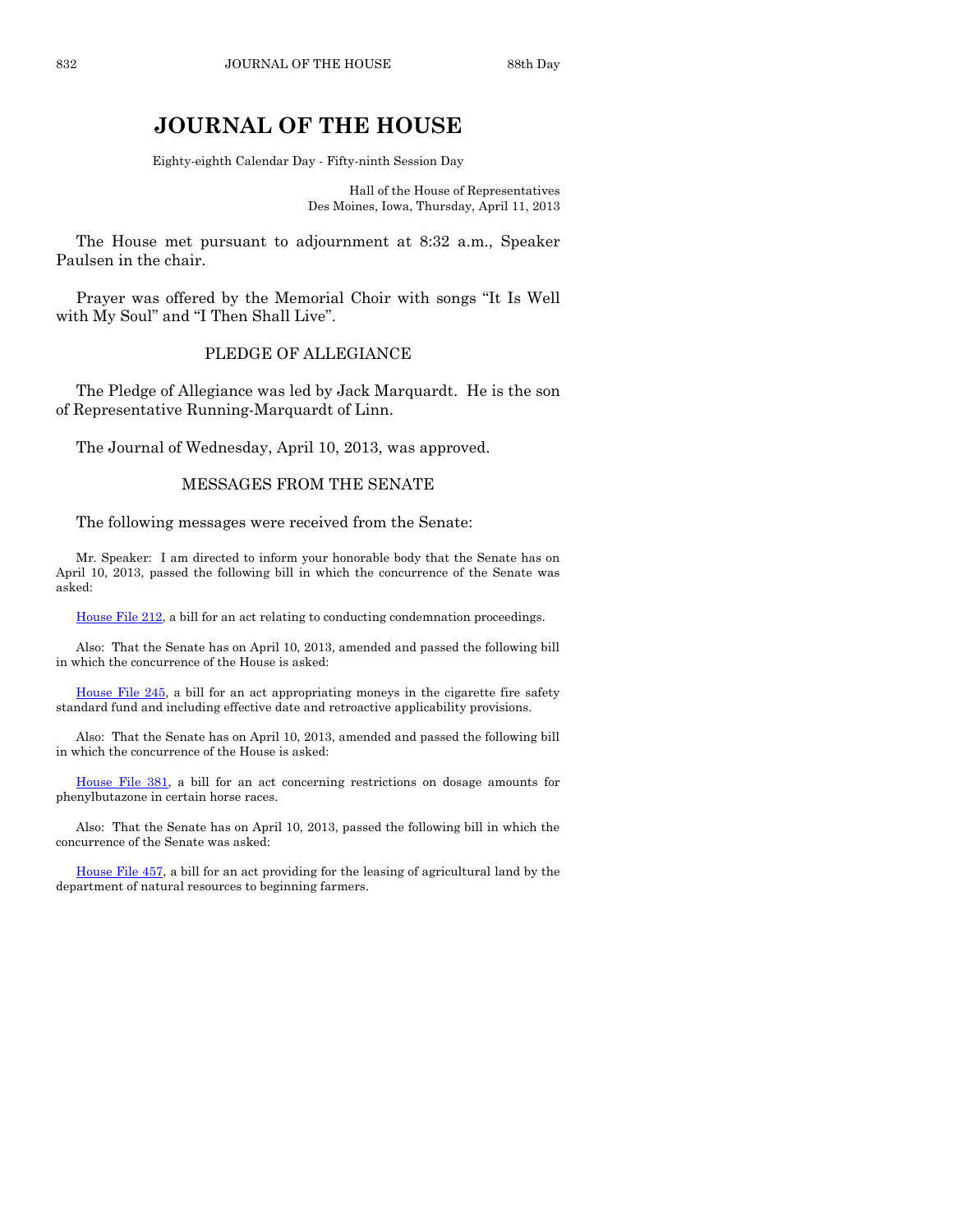Also: That the Senate has on April 10, 2013, passed the following bill in which the concurrence of the Senate was asked:

[House File 484,](http://coolice.legis.state.ia.us/Cool-ICE/default.asp?Category=billinfo&Service=Billbook&frame=1&GA=85&hbill=HF484) a bill for an act relating to boiler inspections and including effective date provisions.

Also: That the Senate has on April 10, 2013, passed the following bill in which the concurrence of the House is asked:

[Senate File 435,](http://coolice.legis.state.ia.us/Cool-ICE/default.asp?Category=billinfo&Service=Billbook&frame=1&GA=85&hbill=SF435) a bill for an act relating to and making appropriations involving state government entities involved with agriculture, natural resources, and environmental protection.

Also: That the Senate has on April 10, 2013, passed the following bill in which the concurrence of the House is asked:

[Senate File 436,](http://coolice.legis.state.ia.us/Cool-ICE/default.asp?Category=billinfo&Service=Billbook&frame=1&GA=85&hbill=SF436) a bill for an act relating to the historic preservation and cultural and entertainment district tax credit by modifying the total amount of tax credits that may be issued, the definition of substantial rehabilitation costs, and the qualifications for certain projects, and including effective date and applicability provisions.

MICHAEL E. MARSHALL, Secretary

#### ADOPTION OF [HOUSE RESOLUTION 15](http://coolice.legis.state.ia.us/Cool-ICE/default.asp?Category=billinfo&Service=Billbook&frame=1&GA=85&hbill=HR15)

Upmeyer of Cerro Gordo called up for consideration **[House](http://coolice.legis.state.ia.us/Cool-ICE/default.asp?Category=billinfo&Service=Billbook&frame=1&GA=85&hbill=HR15)  [Resolution 15,](http://coolice.legis.state.ia.us/Cool-ICE/default.asp?Category=billinfo&Service=Billbook&frame=1&GA=85&hbill=HR15)** a resolution honoring the Grinnell College Men's Basketball Team, and moved its adoption.

The motion prevailed and the resolution was adopted.

On motion by Upmeyer of Cerro Gordo, the House was recessed at 8:43 a.m., until 1:00 p.m.

#### AFTERNOON SESSION

The House reconvened at 1:05 p.m., Ourth of Warren in the chair.

#### INTRODUCTION OF BILL

**[House File 635,](http://coolice.legis.state.ia.us/Cool-ICE/default.asp?Category=billinfo&Service=Billbook&frame=1&GA=85&hbill=HF635)** by Kelley, a bill for an act providing for an Iowa individual income tax checkoff for qualified nonprofit food banks and making an appropriation.

Read first time and referred to committee on **Ways and Means.**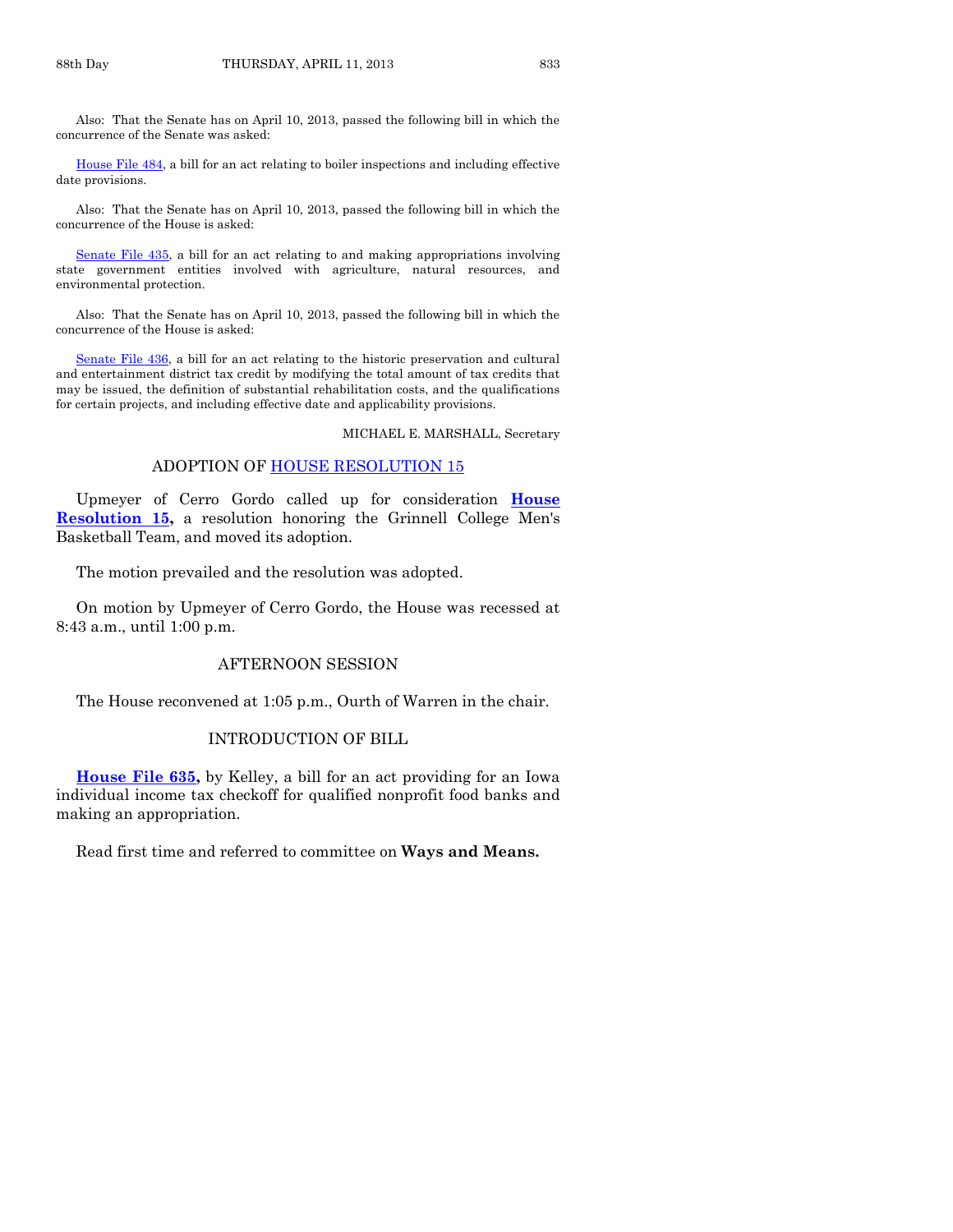#### SENATE MESSAGE CONSIDERED

**[Senate File 435,](http://coolice.legis.state.ia.us/Cool-ICE/default.asp?Category=billinfo&Service=Billbook&frame=1&GA=85&hbill=SF435)** by committee on Appropriations, a bill for an act relating to and making appropriations involving state government entities involved with agriculture, natural resources, and environmental protection.

Read first time and referred to committee on **Appropriations.**

#### SUBCOMMITTEE ASSIGNMENT

#### **[Senate File 435](http://coolice.legis.state.ia.us/Cool-ICE/default.asp?Category=billinfo&Service=Billbook&frame=1&GA=85&hbill=SF435)**

Appropriations: Drake, Chair; Bearinger and Fisher.

#### RESOLUTION FILED

**[H.R. 35,](http://coolice.legis.state.ia.us/Cool-ICE/default.asp?Category=billinfo&Service=Billbook&frame=1&GA=85&hbill=HR35)** by Kelley, Hess, Kressig, Winckler, Lundby, Gaines, Lensing, Forbes, Dawson, Dunkel, Riding, Muhlbauer, Prichard, Thomas, Bearinger, Ruff, Isenhart, Hunter, Kearns, Heddens, T. Taylor, Abdul-Samad, Mascher, M. Smith, Cohoon, Hanson, Anderson, Wessel-Kroeschell, Stutsman, Steckman, Thede, H. Miller, Gaskill, Staed, Berry, Ourth, Hall, R. Olson, Wood, Lykam, Wolfe, Running-Marquardt, R. Taylor, Koester, Baudler, Byrnes, Highfill, Stanerson, Drake, Rogers, Landon, Fisher, Sheets, Alons, Shaw, Gassman, Soderberg, Kaufmann, Worthan, Heaton, Windschitl, Jorgensen, Bacon, Baltimore, Sands, Schultz, Watts, Klein, Hagenow, Heartsill, Huseman, Salmon, Lofgren, Hanusa, Deyoe, Pettengill, Maxwell, L. Miller, Costello, Fry, S. Olson, Vander Linden, Dolecheck, J. Smith, Rayhons, Forristall, Moore, Garrett, Hein, Grassley, Cownie, Kajtazovic, T. Olson, Oldson, Jacoby, and Murphy, a resolution honoring the Iowa Library for the Blind and Physically Handicapped.

Laid over under **Rule 25.**

#### AMENDMENTS FILED

| $H-1285$ | H.F | 381 | Senate Amendment |
|----------|-----|-----|------------------|
| $H-1286$ | H.F | 245 | Senate Amendment |